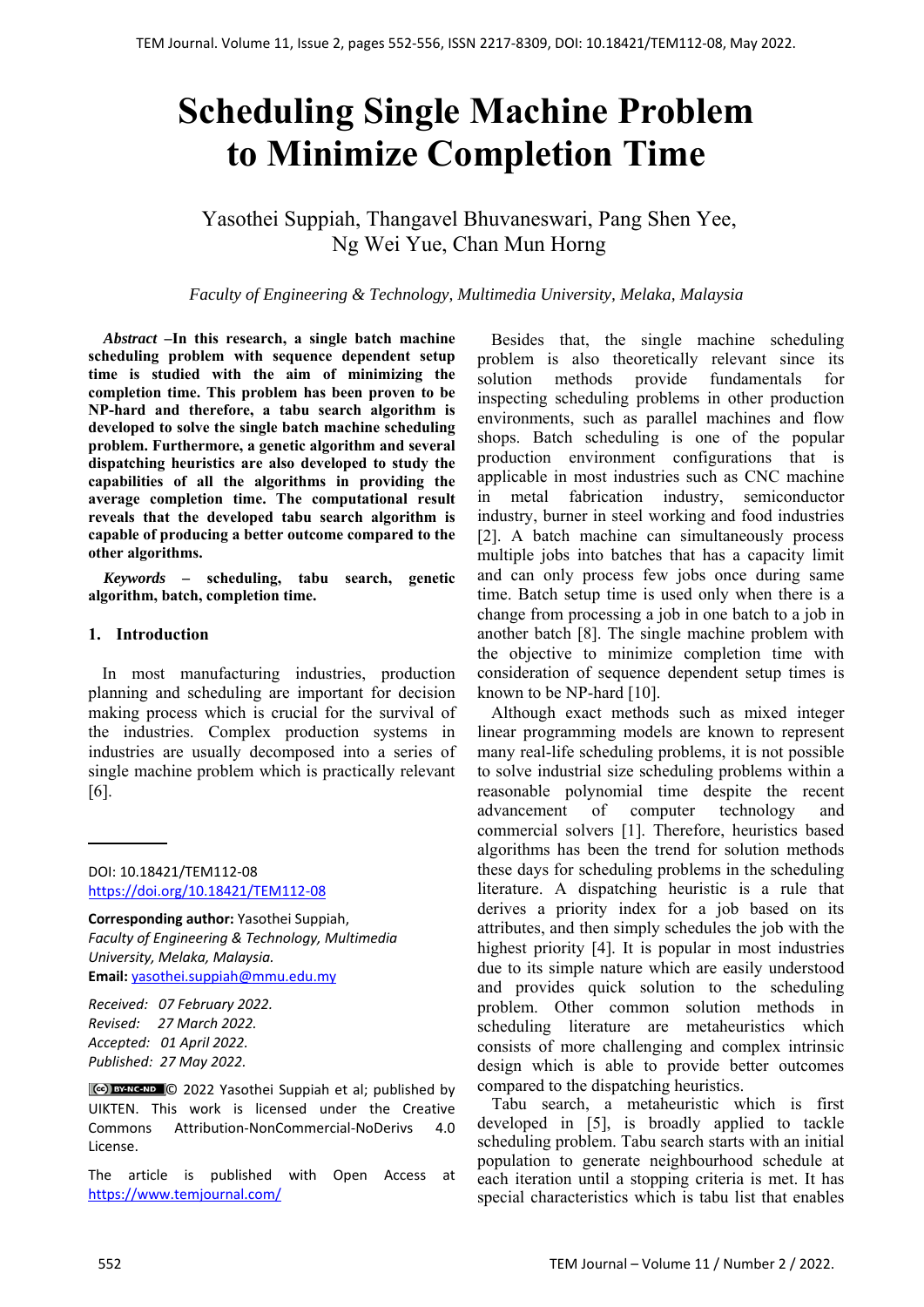the solutions to escape being trapped inside a local optima value. The tabu search which is initiated with the dispatching heuristic modified Apparent Tardiness Cost with Setup rules tends to provide a good solution for their single machine scheduling problem [13]. More success of tabu search combined with other heuristics can be found in [3], [12] and [9]. Another prominent metaheuristic is genetic algorithm which is based on evolutionary process [7]. New neighbourhood of schedule is generated in every iteration based on biological process, mutation and crossover. This approach has been found to quickly generate good solutions for a wide variety of scheduling problems by many researchers [11].

This paper deals with a single machine scheduling problem with the objective of minimizing completion time. The scheduling problem can be described as  $n$ independent jobs which is grouped into batches. Every job has its processing time  $(p_i)$ . The maximum number of jobs in each batch does not exceed the capacity of batch,  $B$ . The processing time of each batch is equal to the maximum processing time of jobs assigned to batch b. Setup time  $(Sti)$  is needed when there is a change from processing a job in one batch to a job in another batch. Only one batch can be processed at a time in the machine. A tabu search, genetic algorithm and two dispatch heuristics are developed as a solution methodology which is presented in the next section. This is followed by the experimental results and finally the conclusion.

## **2. Solution Methodology**

## *Dispatch Heuristics*

Two types of dispatching heuristic are developed: SPT (Shortest first job) and LPT (Longest processing time).

- SPT: Jobs are given as ascending order of processing time.
- LPT: Jobs are given as descending order of processing time.

# *Tabu Search*

Tabu search extracts the solutions from the dispatch heuristics stated above as an input for its initial solution and its objective value which is the total completion time is recorded for every schedule. The tabu list size and the number of iterations are determined at first. Then at each iteration, the swap moves were done to generate neighbourhood and all the schedules are checked for the least completion time values and the swap moves that contributed to the best schedule added to the tabu list. Check if the solution is tabu, if not, best solution found so far was updated and included in the tabu list. If the population of entries in the tabu list is greater than

tabu list size, then the oldest entry from the list was deleted. If it is tabu, aspiration criterion was applied. If the aspiration criterion is not met, continue iteration; otherwise, the best solution and tabu list was updated. The algorithm terminates once it reaches maximum iteration. The best solution with order of jobs together with the completion time is recorded. Figure 1 presents the flowchart of tabu search.



*Figure 1. Flowchart of tabu search* 

## *Genetic Algorithm*

Similar to tabu search, the genetic algorithm begins with initial population consisting of random schedules and schedules based on SPT and LPT dispatching heuristics as described above. The fitness value which is the completion time of every schedule is recorded. The population size and maximum iterations are set in the beginning. Then, the neighbourhood schedules are generated by applying the crossover and mutation process. At each iteration, two finest chromosomes (schedules) based on their objective value is selected as parental chromosomes. In the single point crossover method, the parental segment is swapped to perform two new children. On the other hand, the mutation process selects the parental chromosome and swaps the jobs randomly to create a diversity in the schedule. The schedule that performs the worst in terms of their completion time, inclusive of the schedules in population, will be discarded and the population pool is updated on new schedules. The algorithm ends once it reaches maximum number of iterations. Figure 2 presents the flowchart of genetic algorithm.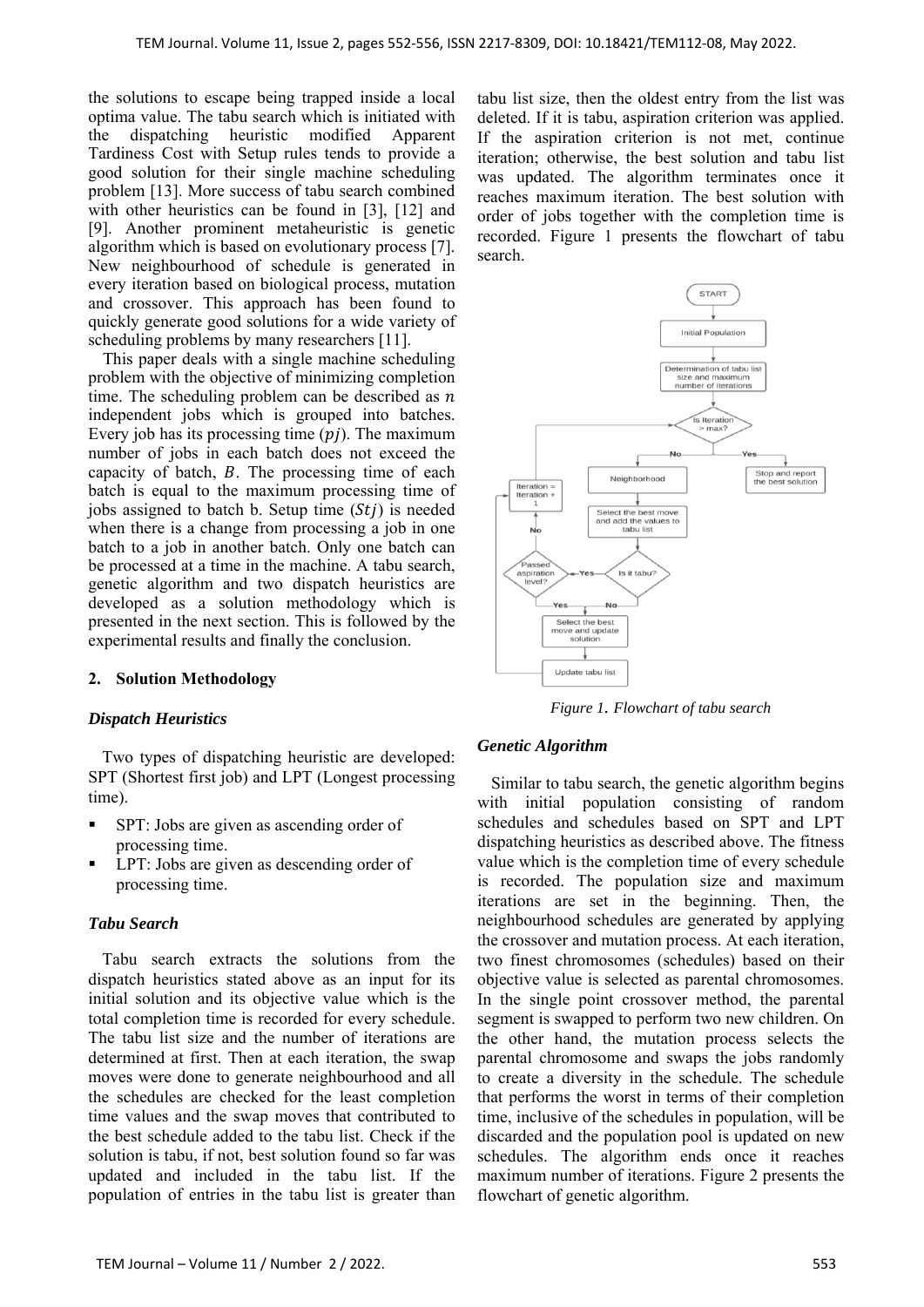

*Figure 2. Flowchart of genetic algorithm* 

# **3. Experimental Results**

All the heuristics programming codes and data simulation are written and run by using Spyder Python (3.9.2).

The experimental data used for simulation are given in Table 1.

| Parameter Values                 |                |
|----------------------------------|----------------|
| Number of Jobs in Each Batch     | 30, 40, 50, 60 |
| Job Processing Time's            | [10, 100]      |
| Setup Time                       | [10, 100]      |
| Number of Batches                |                |
| Maximum Number of Runs           |                |
| Maximum Number of                | 50             |
| Population for genetic algorithm |                |

*Table 1. Data for the experimental set* 

*Table 2. Summary results for 30 jobs per batch* 

| Heuristic  | Average<br>completion<br>time | Average CPU<br>time(s) |
|------------|-------------------------------|------------------------|
| <b>SPT</b> | 1289.5                        | 0.5426                 |
| <b>LPT</b> | 1351.4                        | 0.4986                 |
| TS(1000)   | 391.4                         | 10.9496                |
| TS(2000)   | 328.5                         | 22.4292                |
| TS(3000)   | 299.1                         | 32.2963                |
| TS(4000)   | 281.8                         | 39.4719                |
| TS(5000)   | 240.6                         | 48.5612                |
| GA(1000)   | 376.8                         | 29.1488                |
| GA(2000)   | 342.1                         | 60.0697                |
| GA(3000)   | 321.4                         | 95.7992                |
| GA(4000)   | 305.3                         | 123.5689               |
| GA(5000)   | 279.5                         | 152.3341               |

In Table 2, the first column provides the heuristics, whereby the number of iterations for both tabu search (TS) and genetic algorithm (GA) is written in the bracket. For example, TS (1000) represents tabu search with maximum iterations 1000, and GA (1000) represents genetic algorithm with maximum 1000 iterations. The second column gives the average completion time of each of the TS and GA heuristics from 5 runs. Having said that, both the SPT and LPT are only generated once since it provides the same value for completion time for 5 runs. The third column presents the time taken to run each of the heuristics.

Based on Table 2, it is found that TS (5000) provides the least completion time which is the best performing heuristic. When the number of iterations increases for both TS and GA, the value of the completion time improves (decreases). The time taken to complete the heuristics also increases when the number of iterations increases for both TS and GA, however, the CPU time increases drastically for GA compared to the TS. Although both the SPT and LPT performs the worst in terms of the objective function value but the computational time to find the solution are minimal since it takes less than a second to find the solution due to its simplicity features. The results of all the computational experiments are presented in Table 3, Table 4, Table 5 and Table 6 for the percentage of improvement for 30, 40, 50 and 60 jobs respectively of both tabu search and genetic algorithm from the dispatch heuristics.

 Table 3 provides the percentage of improvement of TS (5000) compared to the rest of the heuristics. TS (5000) provides the percentage of improvement in the range of 14%-82%. The least improvement was seen with comparison with GA (5000).

| <b>Heuristics</b> | % of improvement of<br>TS(5000) |
|-------------------|---------------------------------|
| <b>SPT</b>        | 81.34                           |
| <b>LPT</b>        | 82.20                           |
| TS(1000)          | 38.53                           |
| TS(2000)          | 26.76                           |
| TS(3000)          | 19.56                           |
| TS(4000)          | 14.62                           |
| GA(1000)          | 36.15                           |
| GA(2000)          | 29.67                           |
| GA(3000)          | 25.14                           |
| GA(4000)          | 21.19                           |
| GA(5000)          | 13.92                           |

*Table 3. Percentage of improvement of TS (5000) for 30 jobs per batch*

TS (5000) continues to perform the best heuristic among the other heuristics for the cases of 40, 50 and 60 jobs per batch. Tables 4-6 presents the percentage of improvement of TS (5000) compared to other heuristics for the cases of 40, 50 and 60 jobs.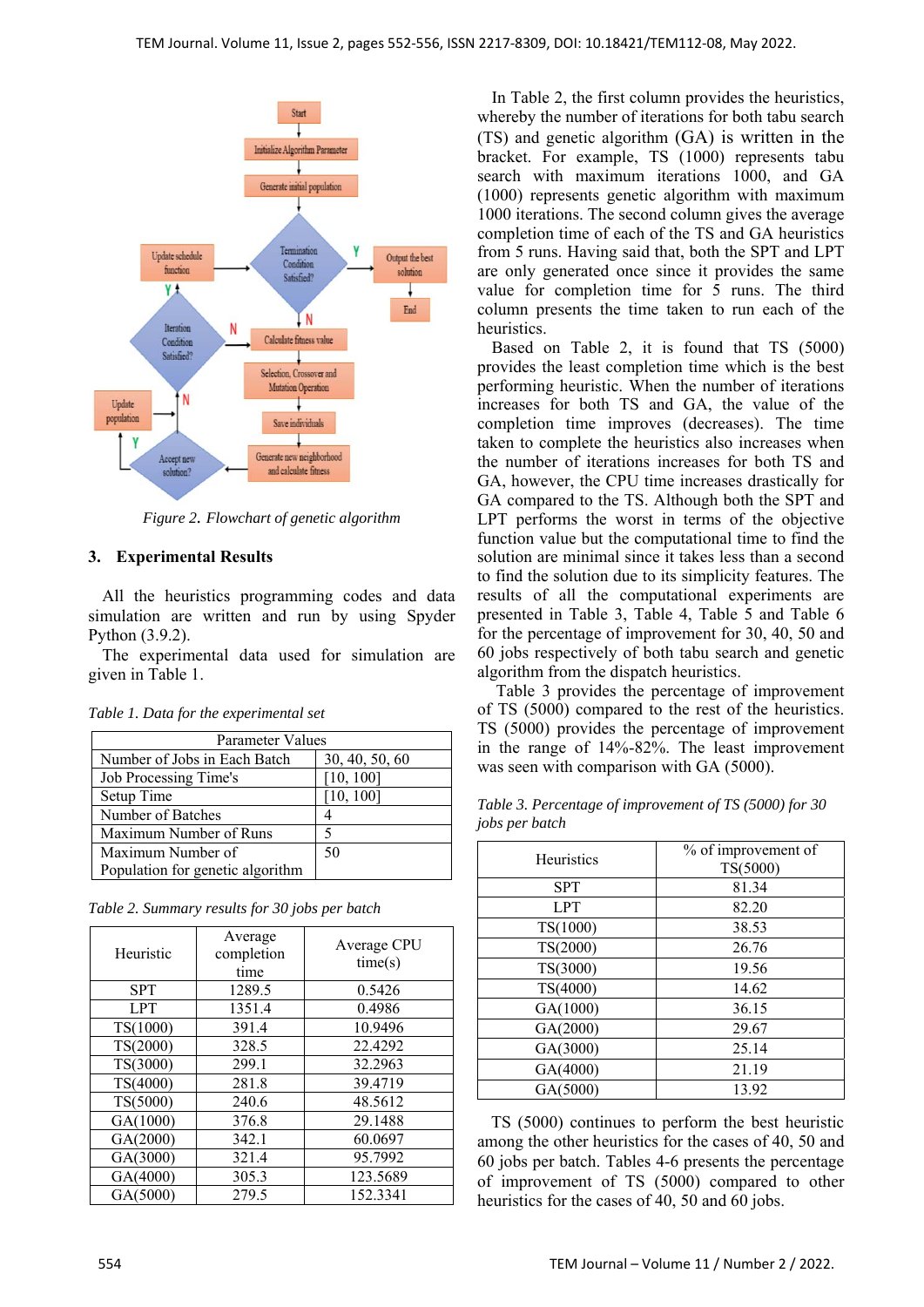*Table 4. Percentage of improvement of TS (5000) for 40 jobs per batch* 

| Heuristics | % of improvement of<br>TS(5000) |
|------------|---------------------------------|
| <b>SPT</b> | 69.57                           |
| <b>LPT</b> | 70.96                           |
| TS(1000)   | 24.89                           |
| TS(2000)   | 21.63                           |
| TS(3000)   | 12.90                           |
| TS(4000)   | 6.19                            |
| GA(1000)   | 25.30                           |
| GA(2000)   | 20.02                           |
| GA(3000)   | 12.70                           |
| GA(4000)   | 11.12                           |
| GA(5000)   | 9.77                            |

*Table 5. Percentage of improvement of TS (5000) for 50 jobs per batch* 

| <b>Heuristics</b> | % of improvement of<br>TS(5000) |
|-------------------|---------------------------------|
| <b>SPT</b>        | 63.83                           |
| <b>LPT</b>        | 65.49                           |
| TS(1000)          | 22.60                           |
| TS(2000)          | 12.23                           |
| TS(3000)          | 8.69                            |
| TS(4000)          | 4.25                            |
| GA(1000)          | 20.81                           |
| GA(2000)          | 16.22                           |
| GA(3000)          | 10.64                           |
| GA(4000)          | 7.01                            |
| GA(5000)          | 2.39                            |

*Table 6. Percentage of improvement of TS (5000) for 60 jobs per batch*

| <b>Heuristics</b> | % of improvement of<br>TS(5000) |
|-------------------|---------------------------------|
| <b>SPT</b>        | 57.24                           |
| <b>LPT</b>        | 59.2                            |
| TS(1000)          | 33.53                           |
| TS(2000)          | 21.27                           |
| TS(3000)          | 19.05                           |
| TS(4000)          | 11.34                           |
| GA(1000)          | 34.21                           |
| GA(2000)          | 25.77                           |
| GA(3000)          | 23.50                           |
| GA(4000)          | 20.93                           |
| GA(5000)          | 9.68                            |

TS (5000) provides a percentage of improvement of a range of 9% -71%, 2%-66% and 9%-60% for 40, 50 and 60 jobs per batch respectively. Having said that, GA (5000) presents a fairly close results as TS (5000) as the percentage of improvement of TS (5000) is in the range of 2% - 14%. However, it is found that GA takes a rather longer computational time to find the solution compared to TS.

## **4. Conclusion**

In this paper, a single batch machine scheduling problem to minimize the completion time has been studied. Tabu search, genetic algorithm, and two dispatch heuristic based on SPT and LPT have been developed as a solution methodology to the scheduling problem. Tabu search has outperformed the performances of the other heuristics in terms of the objective function. Another contribution is all the heuristics programming language and computational experiments were written and run using the Python software which was scarcely used in any scheduling literature. Future direction can be in considering other scheduling environments such as parallel machine, job shops, flow shops with consideration of more realistic features such as release dates.

#### **Acknowledgements**

*This research work is supported by the Project IR Fund (MMUI/210022) supported by Multimedia University.* 

#### **References**

- [1]. Altunc, A. B. C., & Keha, A. B. (2009). Intervalindexed formulation based heuristics for single machine total weighted tardiness problem. *Computers & operations research*, *36*(6), 2122-2131.
- [2]. Beldar, P., & Costa, A. (2018). Single machine batch processing problem with release dates to minimize total completion time. *International Journal of Industrial Engineering Computations*, *9*(3), 331-348.
- [3]. Bilge, Ü., Kurtulan, M., & Kıraç, F. (2007). A tabu search algorithm for the single machine total weighted tardiness problem. *European Journal of Operational Research*, *176*(3), 1423-1435.
- [4]. Branke, J., Hildebrandt, T., & Scholz-Reiter, B. (2015). Hyper-heuristic evolution of dispatching rules: A comparison of rule representations. *Evolutionary computation*, *23*(2), 249-277.
- [5]. Glover, F. (1986). Future paths for integer programming and links to artificial intelligence. *Computers & operations research*, *13*(5), 533-549.
- [6]. Homayouni, S. M., & Fontes, D. B. (2020, December). Optimization of Sustainable Single-Machine Scheduling Problem: Short Research Paper, CSCI-ISCI. In *2020 International Conference on Computational Science and Computational Intelligence (CSCI)* (pp. 1517-1520). IEEE.
- [7]. Holland, J. H. (1975). Adaptation in natural and artificial systems. an introductory analysis with applications to biology, control and artificial intelligence. *Ann Arbor: University of Michigan Press*.
- [8]. Monma, C. L., & Potts, C. N. (1989). On the complexity of scheduling with batch setup times. *Operations research*, *37*(5), 798-804.